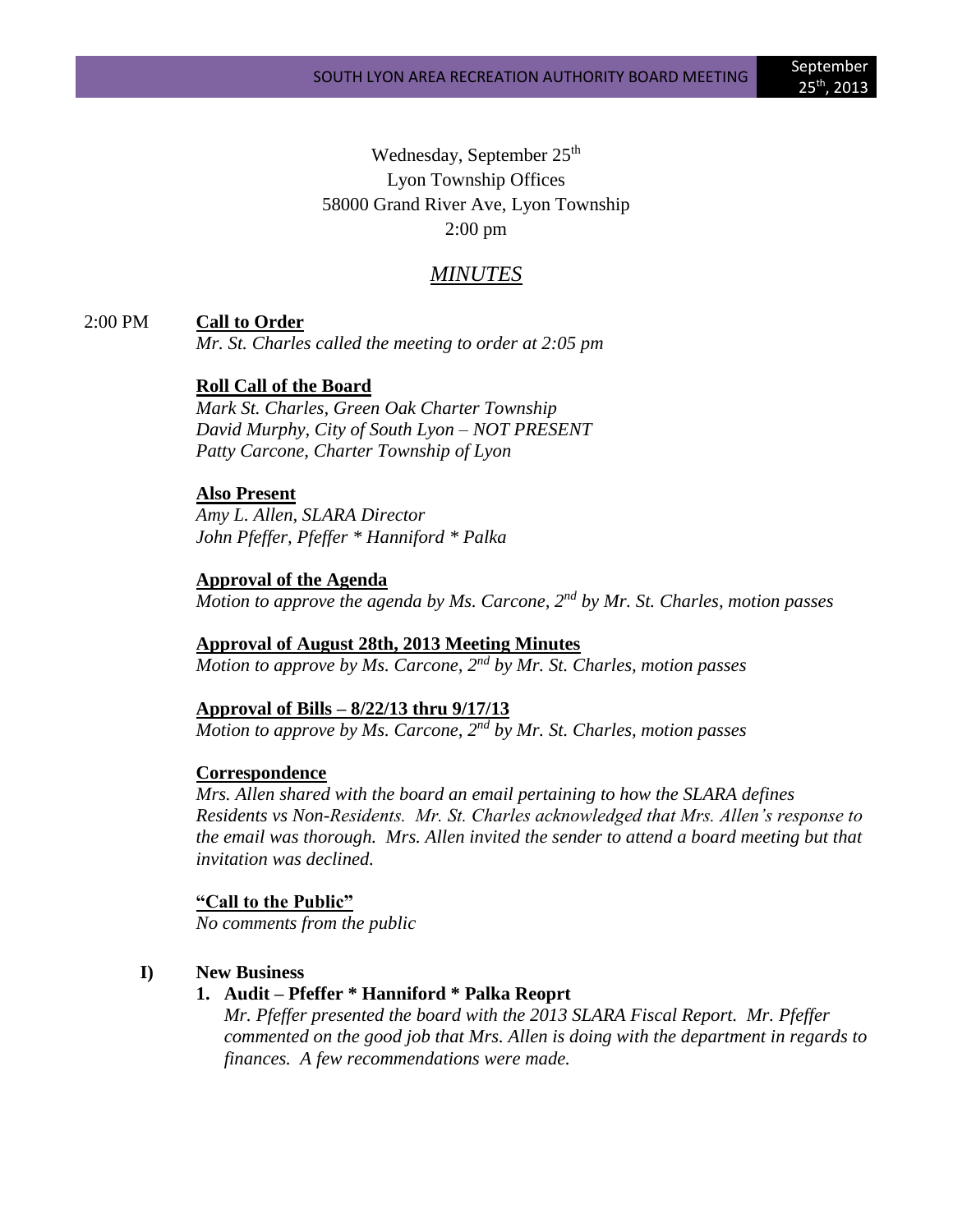- *When petty cash checks are being written and requested, the checks should not be made out to "cash". All checks should be made out to the Authority directly. Mrs. Allen will talk to the bank to find out if we do this, who is able to cash the checks. She will report back to the board.*
- *Revenues from RecPro and Quickbooks do not always reconcile exactly because the 2 software programs are not compatible. The board requested that Mrs. Allen continue to search for registration software that would enable us to link with Quickbooks or enable us to do our financials on the new software.*
- *The Authority Fund Balance at present time exceeds the federally insured amount. Mr. Pfeffer recommended that the Authority take care of ensuring these deposits are pretected to the best of their ability. Mrs. Allen will inquire with the bank about "collatorizing" monies, possibly diversifying the Authority's banks, etc… She will report back to the board.*
- *Mr. Pfeffer also recommended that some of the monies are moved to a separate account and labeled "Capital Fund". These monies could be moved back if needed, but would be earmarked to help for Capital Expenses should the authority be in a position to create a facility or rent a facility with more space for programming. It was recommended that the Authority keep at least \$200,000 in the fund balance, but anything in excess be moved to this new account. Mrs. Allen will investigate and report to the board.*

*Motion to accept the SLARA audit as presented for the fiscal year ending June 30, 2013 by Ms. Carcone, 2nd by Mr. St. Charles, motion passes.*

## **2. ACA (Affordable Care Act) Information for Employees**

*Mrs. Allen shared information with the board she received from Blue Care Network. These forms need to be sent to all current employees by Oct. 1st, 2013. All new employees will receive this information with the employee packets.* 

## **3. CSI Computer Leasing Extension Contract**

*Mrs. Allen handed out a copy of the new lease with CSI for Computer Equipment. The contract has been updated and signed by Green Oak Township. Mrs. Allen is currently waiting to receive a copy of the contract signed by CSI. Once received she will file at the SLARA office.*

### **II) Old Business**

### **1. Community Center Committee**

**a. Contract Update**

*Mr. St. Charles and Mrs. Allen received a copy of the revised Neumann Smith contract via email today. Motion to accept the revised contract with Neumann Smith and allow the SLARA Board President, Mr. St. Charles to sign the contract upon approval by Mr. Albertins. Motion by Ms. Carcone, 2 nd by Mr. St. Charles, motion passes.*

**b. Invoice for Contract Review & Revision**